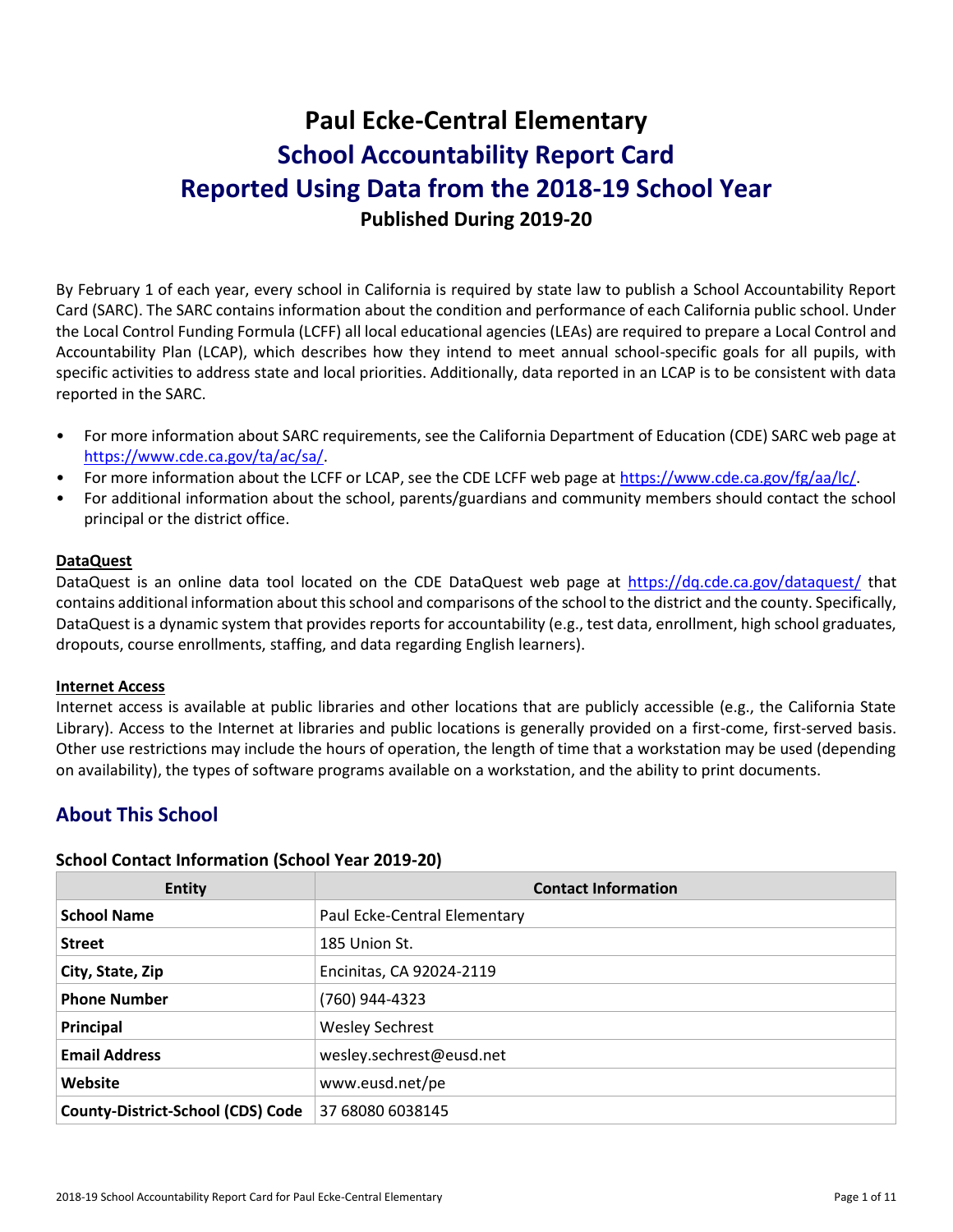| <b>Entity</b>        | <b>Contact Information</b>                        |
|----------------------|---------------------------------------------------|
| <b>District Name</b> | <b>Encinitas Union Elementary School District</b> |
| <b>Phone Number</b>  | 760.944.4300                                      |
| Superintendent       | Andrée Grey                                       |
| <b>Email Address</b> | Andrée.Grey@eusd.net                              |
| Website              | www.eusd.net/pages/default.aspx                   |

## **School Description and Mission Statement (School Year 2019-20)**

Paul Ecke Central Elementary School is located in the western section of the City of Encinitas and serves approximately 650 students. Teachers and staff are dedicated to ensuring the academic success of every student and providing a safe and productive learning experience. The school has developed educational programs designed to provide the skills and tools necessary for students to explore their creativity while developing a strong educational base.

Learning is facilitated through meaning-centered instructional strategies which utilize critical thinking, cooperation, and communication. Students develop self-respect, acceptance and appreciation for others in our diverse community. Paul Ecke Central School is committed to instilling a rich foundation of life-long learning, where character, creativity and risktaking are taught, encouraged and valued. Students will become productive citizens skilled to meet the challenge of an ever-changing world. We offer a dual language strand where we provide literacy and content instruction in two languages (Spanish/ English) and integrate native English speakers with native Spanish speakers with the goal of bilingual and biliterate students.

Our mission is to prepare our children to be successful, contributing members of school, work and society. Working as a nurturing team of staff, parents and community members, we provide challenging bi-cultural and bilingual learning experiences. Our students are the focus of all site-based decisions. This strategy helps us educate children to become effective communicators, collaborative team members, constructive thinkers and problem solvers, self-directed learners, quality producers, and responsible members of society.

| <b>Grade Level</b>      | <b>Number of Students</b> |
|-------------------------|---------------------------|
| Kindergarten            | 86                        |
| Grade 1                 | 98                        |
| Grade 2                 | 98                        |
| Grade 3                 | 91                        |
| Grade 4                 | 94                        |
| Grade 5                 | 93                        |
| Grade 6                 | 91                        |
| <b>Total Enrollment</b> | 651                       |

### **Student Enrollment by Grade Level (School Year 2018-19)**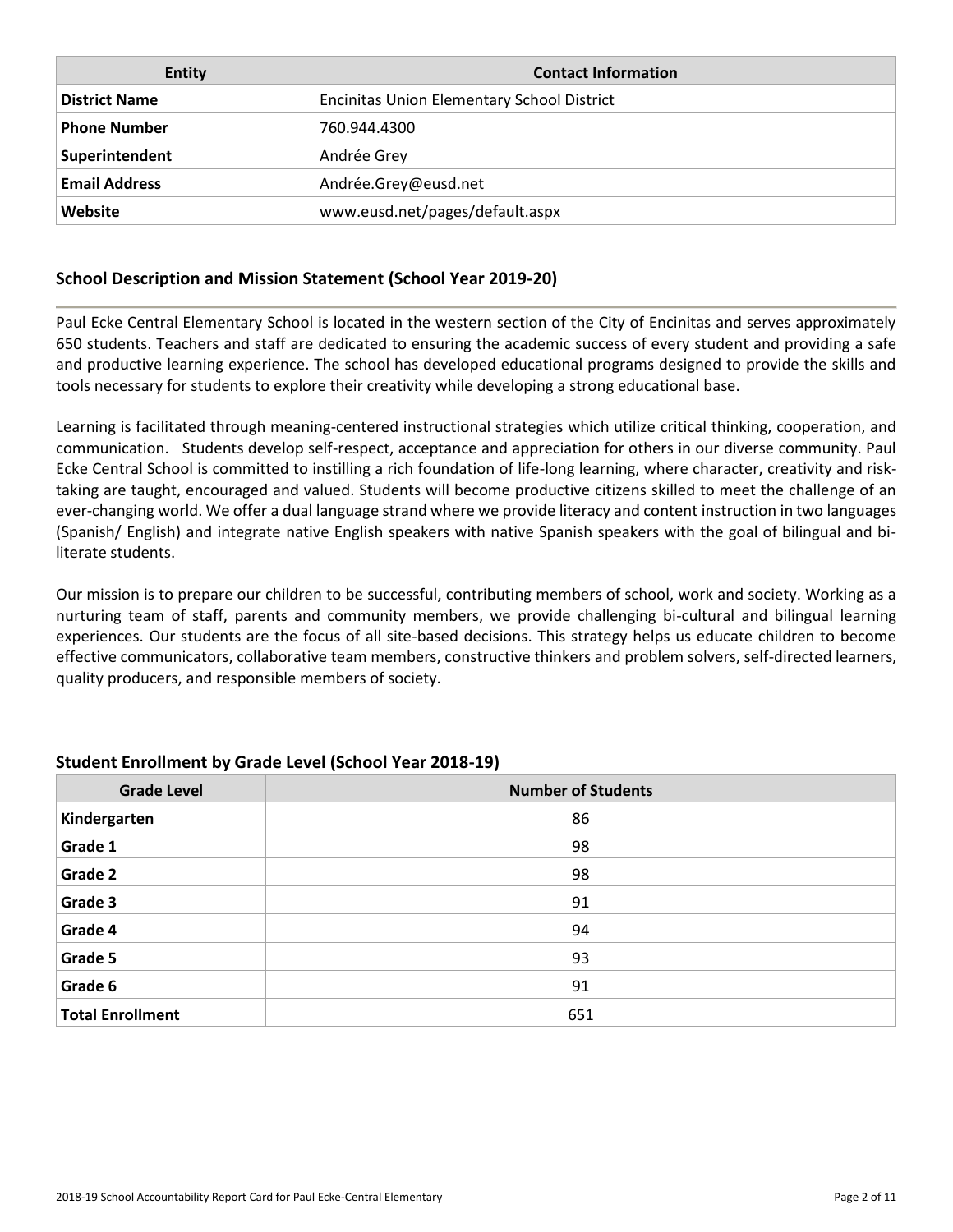# **Student Enrollment by Group (School Year 2018-19)**

| <b>Student Group</b>                       | <b>Percent of Total Enrollment</b> |
|--------------------------------------------|------------------------------------|
| <b>Black or African American</b>           | 0.6                                |
| American Indian or Alaska Native           | 1.1                                |
| Asian                                      | 3.8                                |
| <b>Filipino</b>                            | 0.5                                |
| <b>Hispanic or Latino</b>                  | 32.6                               |
| <b>Native Hawaiian or Pacific Islander</b> | 0.5                                |
| White                                      | 57.6                               |
| <b>Two or More Races</b>                   | 2.9                                |
| <b>Socioeconomically Disadvantaged</b>     | 26.9                               |
| <b>English Learners</b>                    | 17.2                               |
| <b>Students with Disabilities</b>          | 10.6                               |
| <b>Homeless</b>                            | 0.9                                |

# **A. Conditions of Learning**

## **State Priority: Basic**

The SARC provides the following information relevant to the State priority: Basic (Priority 1):

- Degree to which teachers are appropriately assigned and fully credentialed in the subject area and for the pupils they are teaching;
- Pupils have access to standards-aligned instructional materials; and
- School facilities are maintained in good repair

## **Teacher Credentials**

| <b>Teachers</b>                                                    | <b>School</b><br>2017-18 | <b>School</b><br>2018-19 | <b>School</b><br>2019-20 | <b>District</b><br>2019-20 |
|--------------------------------------------------------------------|--------------------------|--------------------------|--------------------------|----------------------------|
| With Full Credential                                               | 27                       | 27                       | 31                       | 250                        |
| <b>Without Full Credential</b>                                     | 0                        | 0                        |                          |                            |
| Teaching Outside Subject Area of Competence (with full credential) | 0                        |                          |                          |                            |

### **Teacher Misassignments and Vacant Teacher Positions**

| Indicator                                             | 2017-18 | 2018-19 | 2019-20 |
|-------------------------------------------------------|---------|---------|---------|
| <b>Misassignments of Teachers of English Learners</b> |         |         |         |
| <b>Total Teacher Misassignments*</b>                  |         |         |         |
| <b>Vacant Teacher Positions</b>                       |         |         |         |

Note: "Misassignments" refers to the number of positions filled by teachers who lack legal authorization to teach that grade level, subject area, student group, etc. \*Total Teacher Misassignments includes the number of Misassignments of Teachers of English Learners.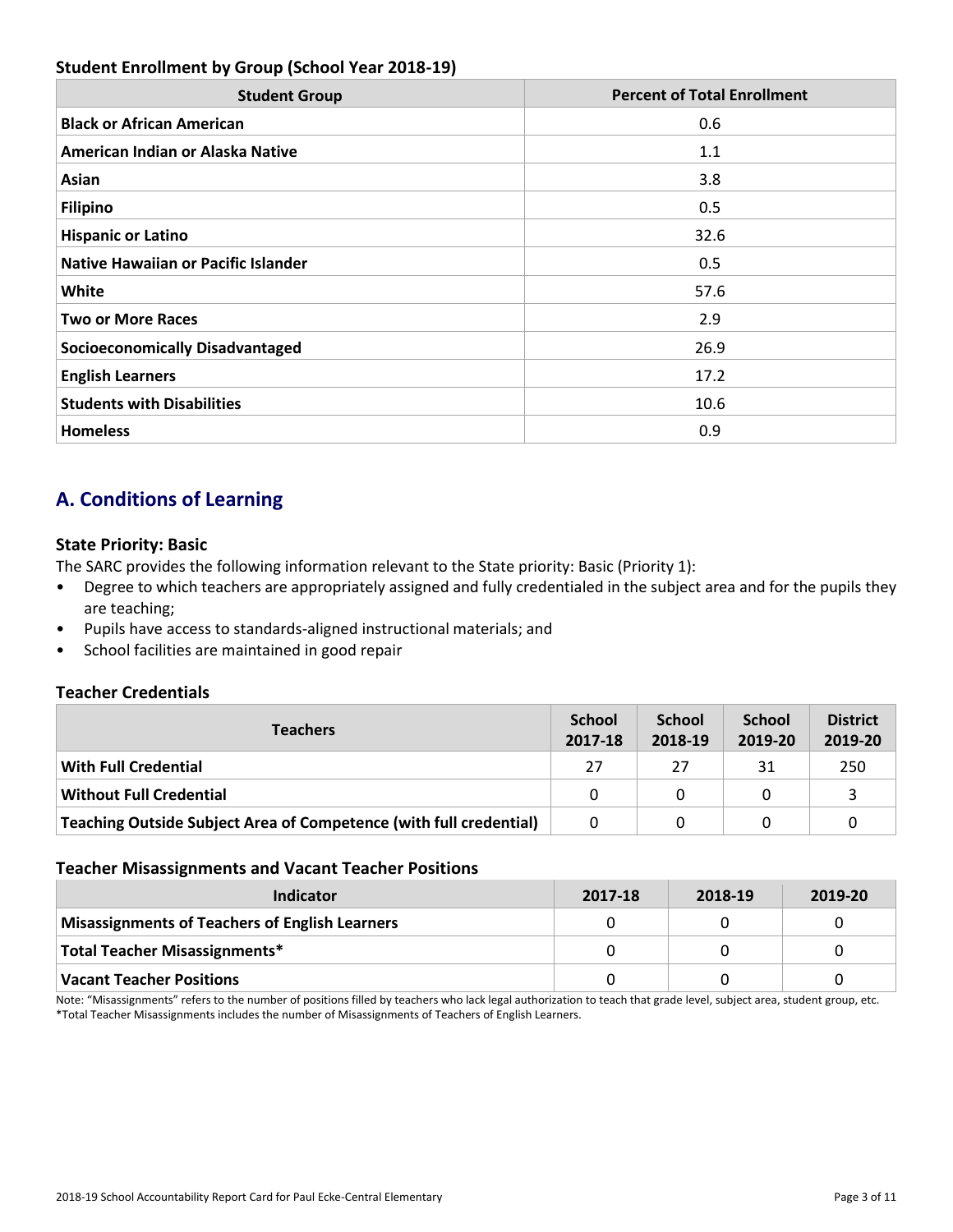### **Quality, Currency, Availability of Textbooks and Instructional Materials (School Year 2019-20)**

**Year and month in which data were collected:** September, 2019

| <b>Subject</b>                | <b>Textbooks and Other Instructional</b><br><b>Materials/year of Adoption</b> | <b>From Most</b><br>Recent<br><b>Adoption?</b> | <b>Percent Students</b><br><b>Lacking Own</b><br><b>Assigned Copy</b> |
|-------------------------------|-------------------------------------------------------------------------------|------------------------------------------------|-----------------------------------------------------------------------|
| <b>Reading/Language Arts</b>  | National Geographic/2017                                                      | Yes                                            | 0                                                                     |
| <b>Mathematics</b>            | Scott Foresman-Addison Wesley/2009                                            | Yes                                            | 0                                                                     |
| <b>Science</b>                | Houghton Mifflin/2007                                                         | Yes                                            | 0                                                                     |
| <b>History-Social Science</b> | Harcourt/2006                                                                 | Yes                                            | 0                                                                     |

### **School Facility Conditions and Planned Improvements (Most Recent Year)**

Paul Ecke Central Elementary School provides a safe, clean environment for students, staff and volunteers. The school received site upgrades as part of the Capital Facilites and Technology Plan during the summer of 2015 that included solar tubes, solar panels, new windows, carpet and flooring, classroom furniture. During the Summer of 2016, in partnership with the City of Encinitas, Paul Ecke Central's Vulcan Avenue student drop off and pick up areas were remodeled to ensure student safety. On the playground and common areas, wooden benches and fencing were replaced with more durable synthetic ones. The entire school was repainted in 2010. The restrooms were also refurbished. In 2009-10 the Media Center was remodeled to include new furniture, carpeting, and a media information desk. During the 2010-11 school year, the kindergarten play structure and main playground structures were updated with new equipment. A running track was installed during the 2011-12 school year and a section of the track was upgraded in the Summer of 2016. The asphalt was resurfaced in October 2018. New play structure, electronic marquee, and a storage barn were also installed in December 2018. The coating on the asphalt was performed in 2019

District maintenance supervisors are proactive and conduct inspections at school sites on a continual basis. Repairs necessary to keep the school in good repair and working order are completed in a timely manner. A work order process is used to ensure efficient service and that emergency repairs are given the highest priority.

### **School Facility Good Repair Status (Most Recent Year)**

Using the **most recently collected** FIT data (or equivalent), provide the following:

- Determination of repair status for systems listed
- Description of any needed maintenance to ensure good repair
- The year and month in which the data were collected
- The overall rating

### **Year and month of the most recent FIT report:** February 22, 2019

| <b>System Inspected</b>                              | Rating | <b>Repair Needed and Action Taken or Planned</b> |
|------------------------------------------------------|--------|--------------------------------------------------|
| <b>Systems:</b> Gas Leaks,<br>Mechanical/HVAC, Sewer | Good   |                                                  |
| <b>Interior: Interior Surfaces</b>                   | Good   |                                                  |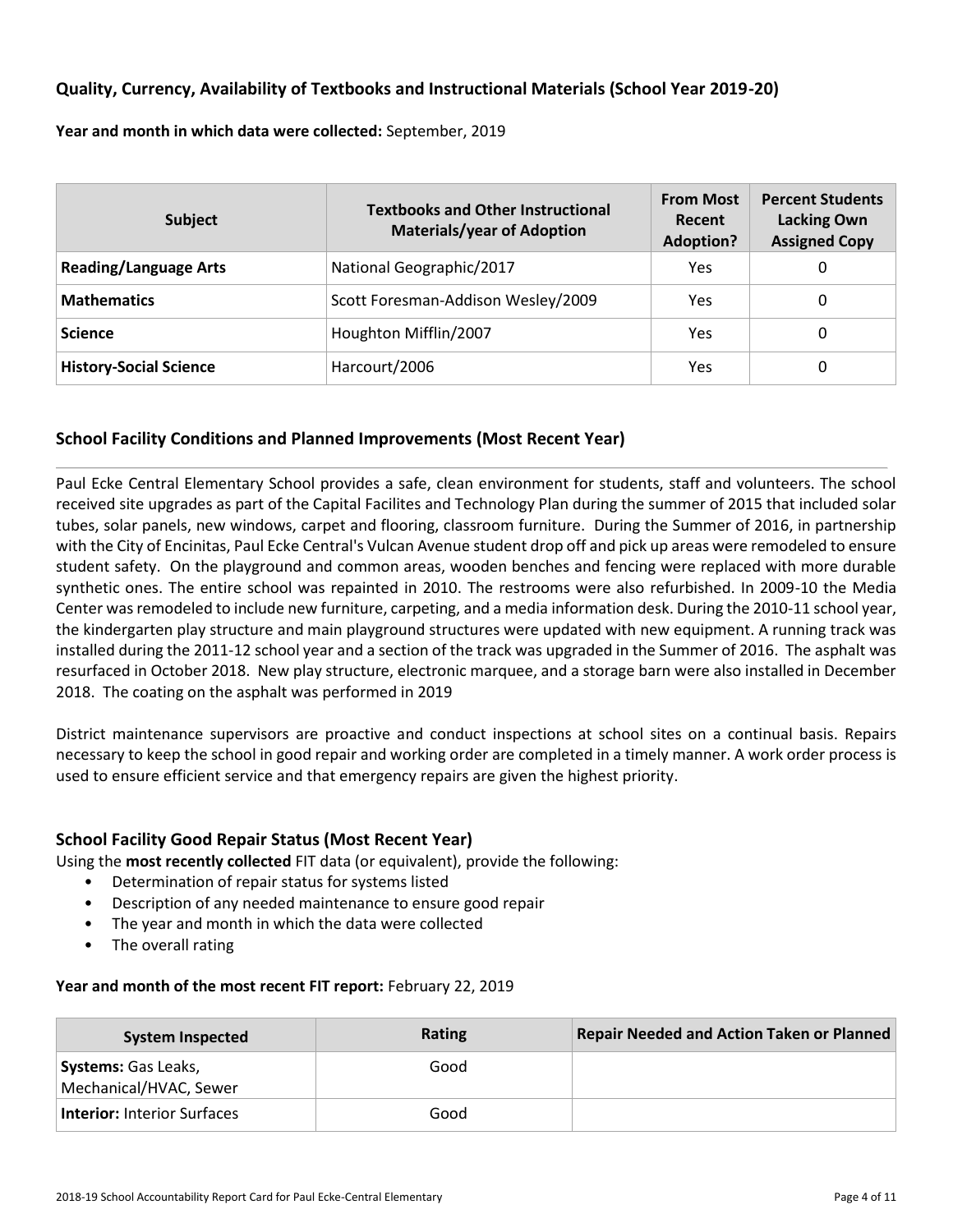| <b>System Inspected</b>                                                       | <b>Rating</b>    | <b>Repair Needed and Action Taken or Planned</b> |
|-------------------------------------------------------------------------------|------------------|--------------------------------------------------|
| <b>Cleanliness: Overall Cleanliness,</b><br>Pest/Vermin Infestation           | Good             |                                                  |
| <b>Electrical: Electrical</b>                                                 | Good             |                                                  |
| Restrooms/Fountains: Restrooms,<br>Sinks/Fountains                            | Good             |                                                  |
| Safety: Fire Safety, Hazardous<br><b>Materials</b>                            | Good             |                                                  |
| <b>Structural: Structural Damage,</b><br>Roofs                                | Good             |                                                  |
| <b>External: Playground/School</b><br>Grounds, Windows/<br>Doors/Gates/Fences | Good             |                                                  |
| <b>Overall Rating</b>                                                         | <b>Exemplary</b> |                                                  |

# **B. Pupil Outcomes**

## **State Priority: Pupil Achievement**

The SARC provides the following information relevant to the State priority: Pupil Achievement (Priority 4):

- **Statewide assessments** (i.e., California Assessment of Student Performance and Progress [CAASPP] System, which includes the Smarter Balanced Summative Assessments for students in the general education population and the California Alternate Assessments [CAAs] for English language arts/literacy [ELA] and mathematics given in grades three through eight and grade eleven. Only eligible students may participate in the administration of the CAAs. CAAs items are aligned with alternate achievement standards, which are linked with the Common Core State Standards [CCSS] for students with the most significant cognitive disabilities); and
- The percentage of students who have successfully completed courses that satisfy the requirements for entrance to the University of California and the California State University, or career technical education sequences or programs of study.

# **CAASPP Test Results in ELA and Mathematics for All Students Grades Three through Eight and Grade Eleven Percentage of Students Meeting or Exceeding the State Standard**

| <b>Subject</b>                                                                | <b>School</b><br>2017-18 | <b>School</b><br>2018-19 | <b>District</b><br>2017-18 | <b>District</b><br>2018-19 | <b>State</b><br>2017-18 | <b>State</b><br>2018-19 |
|-------------------------------------------------------------------------------|--------------------------|--------------------------|----------------------------|----------------------------|-------------------------|-------------------------|
| <b>English Language Arts/Literacy</b><br>$\left($ grades 3-8 and 11 $\right)$ | 63                       | 69                       | 75                         | 75                         | 50                      | 50                      |
| <b>Mathematics</b><br>$\left($ grades 3-8 and 11 $\right)$                    | 57                       | 63                       | 71                         | 71                         | 38                      | 39                      |

Note: Percentages are not calculated when the number of students tested is ten or less, either because the number of students in this category is too small for statistical accuracy or to protect student privacy.

Note: ELA and mathematics test results include the Smarter Balanced Summative Assessment and the CAA. The "Percent Met or Exceeded" is calculated by taking the total number of students who met or exceeded the standard on the Smarter Balanced Summative Assessment plus the total number of students who met the standard (i.e., achieved Level 3-Alternate) on the CAAs divided by the total number of students who participated in both assessments.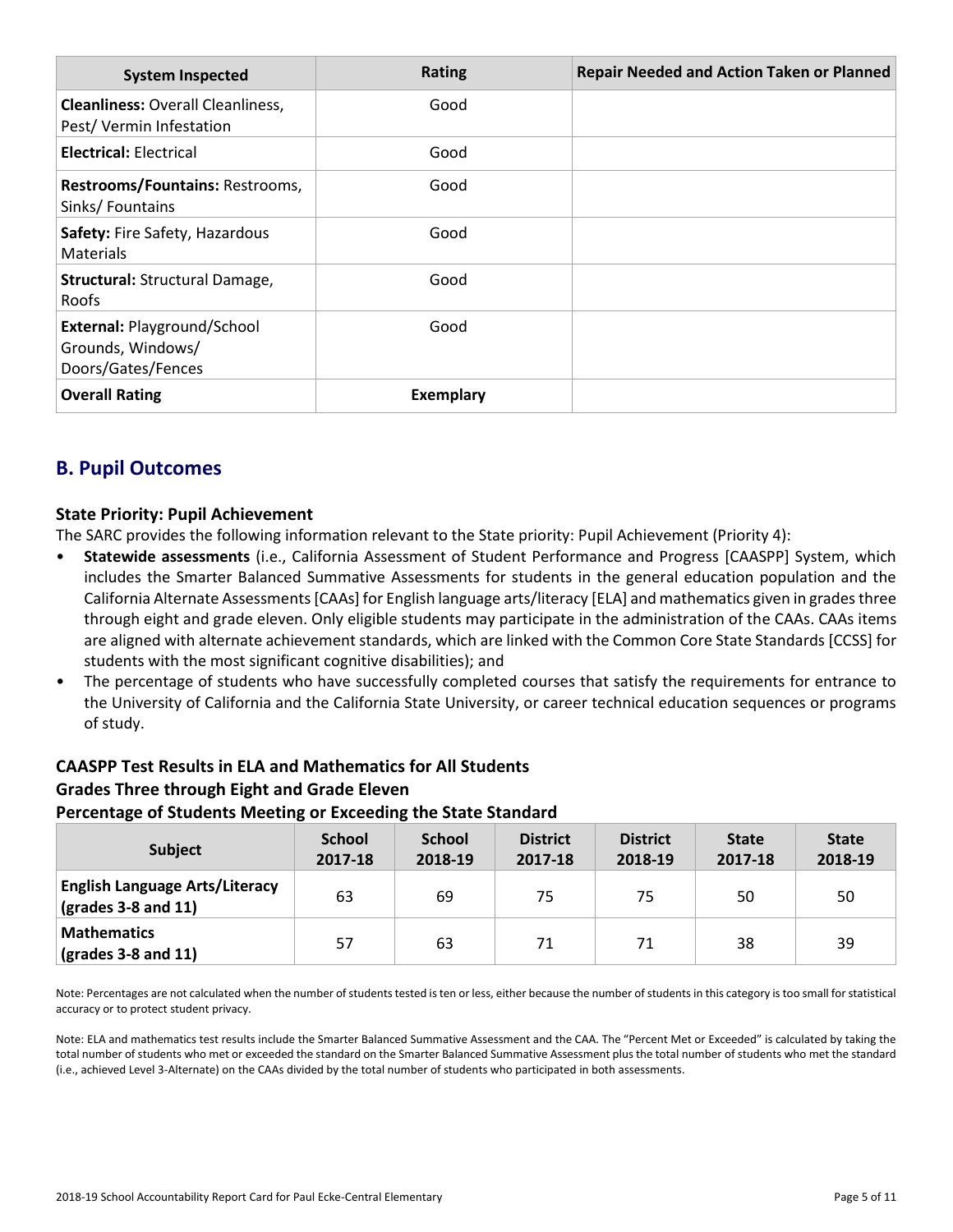# **CAASPP Test Results in ELA by Student Group**

# **Grades Three through Eight and Grade Eleven (School Year 2018-19)**

| <b>Student Group</b>                                 | <b>Total</b><br><b>Enrollment</b> | <b>Number</b><br><b>Tested</b> | <b>Percent</b><br><b>Tested</b> | Percent<br><b>Not</b><br><b>Tested</b> | Percent<br>Met or<br><b>Exceeded</b> |
|------------------------------------------------------|-----------------------------------|--------------------------------|---------------------------------|----------------------------------------|--------------------------------------|
| <b>All Students</b>                                  | 372                               | 357                            | 95.97                           | 4.03                                   | 68.91                                |
| <b>Male</b>                                          | 195                               | 188                            | 96.41                           | 3.59                                   | 65.43                                |
| <b>Female</b>                                        | 177                               | 169                            | 95.48                           | 4.52                                   | 72.78                                |
| <b>Black or African American</b>                     | $\overline{\phantom{a}}$          | $- -$                          | $\overline{\phantom{a}}$        | $-$                                    | $\qquad \qquad -$                    |
| American Indian or Alaska Native                     | $\qquad \qquad -$                 |                                | $\overline{\phantom{m}}$        | $- -$                                  | $\qquad \qquad -$                    |
| Asian                                                | 11                                | 11                             | 100.00                          | 0.00                                   | 100.00                               |
| <b>Filipino</b>                                      | $\qquad \qquad -$                 | $\overline{a}$                 | $\qquad \qquad -$               | $\overline{\phantom{a}}$               | $\qquad \qquad -$                    |
| <b>Hispanic or Latino</b>                            | 132                               | 122                            | 92.42                           | 7.58                                   | 50.82                                |
| <b>Native Hawaiian or Pacific Islander</b>           | $\qquad \qquad -$                 | $\overline{\phantom{a}}$       | --                              | $- -$                                  | --                                   |
| White                                                | 200                               | 195                            | 97.50                           | 2.50                                   | 77.95                                |
| <b>Two or More Races</b>                             | 17                                | 17                             | 100.00                          | 0.00                                   | 70.59                                |
| <b>Socioeconomically Disadvantaged</b>               | 111                               | 103                            | 92.79                           | 7.21                                   | 35.92                                |
| <b>English Learners</b>                              | 79                                | 70                             | 88.61                           | 11.39                                  | 25.71                                |
| <b>Students with Disabilities</b>                    | 65                                | 61                             | 93.85                           | 6.15                                   | 26.23                                |
| <b>Students Receiving Migrant Education Services</b> |                                   |                                |                                 |                                        |                                      |
| <b>Foster Youth</b>                                  |                                   |                                |                                 |                                        |                                      |
| <b>Homeless</b>                                      | $-$                               | $-$                            | $\qquad \qquad -$               | $-$                                    | $-$                                  |

Note: ELA test results include the Smarter Balanced Summative Assessment and the CAA. The "Percent Met or Exceeded" is calculated by taking the total number of students who met or exceeded the standard on the Smarter Balanced Summative Assessment plus the total number of students who met the standard (i.e., achieved Level 3-Alternate) on the CAAs divided by the total number of students who participated in both assessments.

Note: Double dashes (--) appear in the table when the number of students is ten or less, either because the number of students in this category is too small for statistical accuracy or to protect student privacy.

Note: The number of students tested includes all students who participated in the test whether they received a score or not; however, the number of students tested is not the number that was used to calculate the achievement level percentages. The achievement level percentages are calculated using only students who received scores.

# **CAASPP Test Results in Mathematics by Student Group Grades Three through Eight and Grade Eleven (School Year 2018-19)**

| <b>Student Group</b> | <b>Total</b><br><b>Enrollment</b> | <b>Number</b><br><b>Tested</b> | Percent<br><b>Tested</b> | Percent<br><b>Not</b><br><b>Tested</b> | Percent<br>Met or<br><b>Exceeded</b> |
|----------------------|-----------------------------------|--------------------------------|--------------------------|----------------------------------------|--------------------------------------|
| <b>All Students</b>  | 372                               | 361                            | 97.04                    | 2.96                                   | 63.43                                |
| <b>Male</b>          | 195                               | 190                            | 97.44                    | 2.56                                   | 66.84                                |
| Female               | 177                               | 171                            | 96.61                    | 3.39                                   | 59.65                                |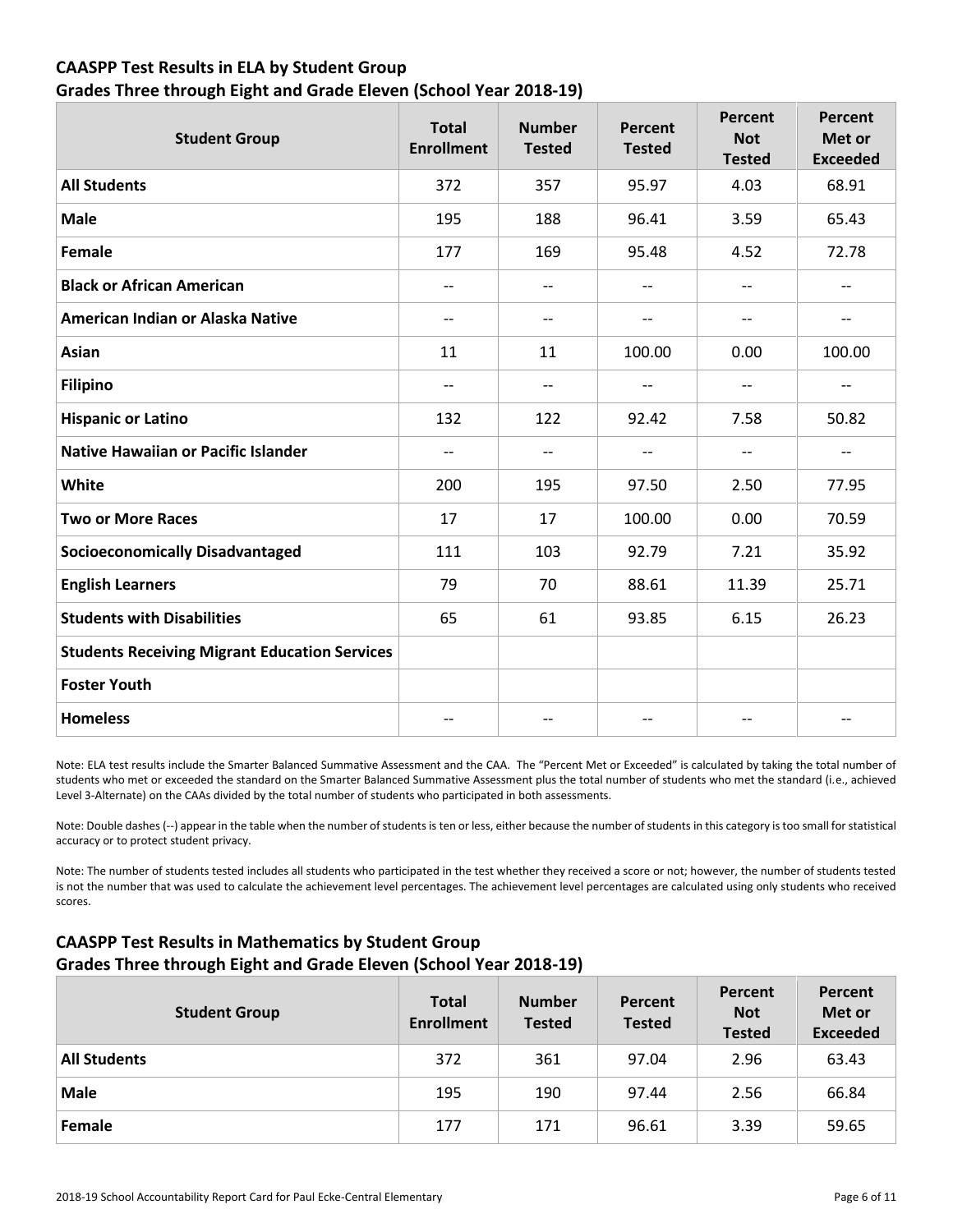| <b>Student Group</b>                                 | <b>Total</b><br><b>Enrollment</b> | <b>Number</b><br><b>Tested</b> | Percent<br><b>Tested</b> | Percent<br><b>Not</b><br><b>Tested</b> | Percent<br>Met or<br><b>Exceeded</b> |
|------------------------------------------------------|-----------------------------------|--------------------------------|--------------------------|----------------------------------------|--------------------------------------|
| <b>Black or African American</b>                     | $-$                               | --                             | $-$                      | $-$                                    | $-$                                  |
| American Indian or Alaska Native                     | $\qquad \qquad -$                 | $- -$                          | $\qquad \qquad -$        | $\overline{\phantom{a}}$               | --                                   |
| Asian                                                | 11                                | 11                             | 100.00                   | 0.00                                   | 90.91                                |
| <b>Filipino</b>                                      | $-$                               | --                             | $\overline{\phantom{a}}$ | $-$                                    | $-$                                  |
| <b>Hispanic or Latino</b>                            | 132                               | 126                            | 95.45                    | 4.55                                   | 40.48                                |
| <b>Native Hawaiian or Pacific Islander</b>           | --                                | --                             | $\qquad \qquad -$        | $-$                                    | --                                   |
| White                                                | 200                               | 195                            | 97.50                    | 2.50                                   | 76.92                                |
| <b>Two or More Races</b>                             | 17                                | 17                             | 100.00                   | 0.00                                   | 64.71                                |
| <b>Socioeconomically Disadvantaged</b>               | 111                               | 107                            | 96.40                    | 3.60                                   | 32.71                                |
| <b>English Learners</b>                              | 79                                | 74                             | 93.67                    | 6.33                                   | 16.22                                |
| <b>Students with Disabilities</b>                    | 65                                | 61                             | 93.85                    | 6.15                                   | 24.59                                |
| <b>Students Receiving Migrant Education Services</b> |                                   |                                |                          |                                        |                                      |
| <b>Foster Youth</b>                                  |                                   |                                |                          |                                        |                                      |
| <b>Homeless</b>                                      |                                   |                                | --                       |                                        |                                      |

Note: Mathematics test results include the Smarter Balanced Summative Assessment and the CAA. The "Percent Met or Exceeded" is calculated by taking the total number of students who met or exceeded the standard on the Smarter Balanced Summative Assessment plus the total number of students who met the standard (i.e., achieved Level 3-Alternate) on the CAAs divided by the total number of students who participated in both assessments.

Note: Double dashes (--) appear in the table when the number of students is ten or less, either because the number of students in this category is too small for statistical accuracy or to protect student privacy.

Note: The number of students tested includes all students who participated in the test whether they received a score or not; however, the number of students tested is not the number that was used to calculate the achievement level percentages. The achievement level percentages are calculated using only students who received scores.

## **CAASPP Test Results in Science for All Students Grades Five, Eight, and Ten Percentage of Students Meeting or Exceeding the State Standard**

| <b>Subject</b>                        | <b>School</b> | <b>School</b> | <b>District</b> | <b>District</b> | <b>State</b> | <b>State</b> |
|---------------------------------------|---------------|---------------|-----------------|-----------------|--------------|--------------|
|                                       | 2017-18       | 2018-19       | 2017-18         | 2018-19         | 2017-18      | 2018-19      |
| Science (grades 5, 8 and high school) | N/A           | N/A           | N/A             | N/A             | N/A          | N/A          |

Note: Cells with N/A values do not require data.

Note: This is a placeholder for the California Science Test (CAST) which was administered operationally during the 2018-19 school year. However, these data are not available for inclusion in the 2018-19 SARC posting due February 1, 2020. These data will be included in the 2019-20 SARC posting due February 1, 2021.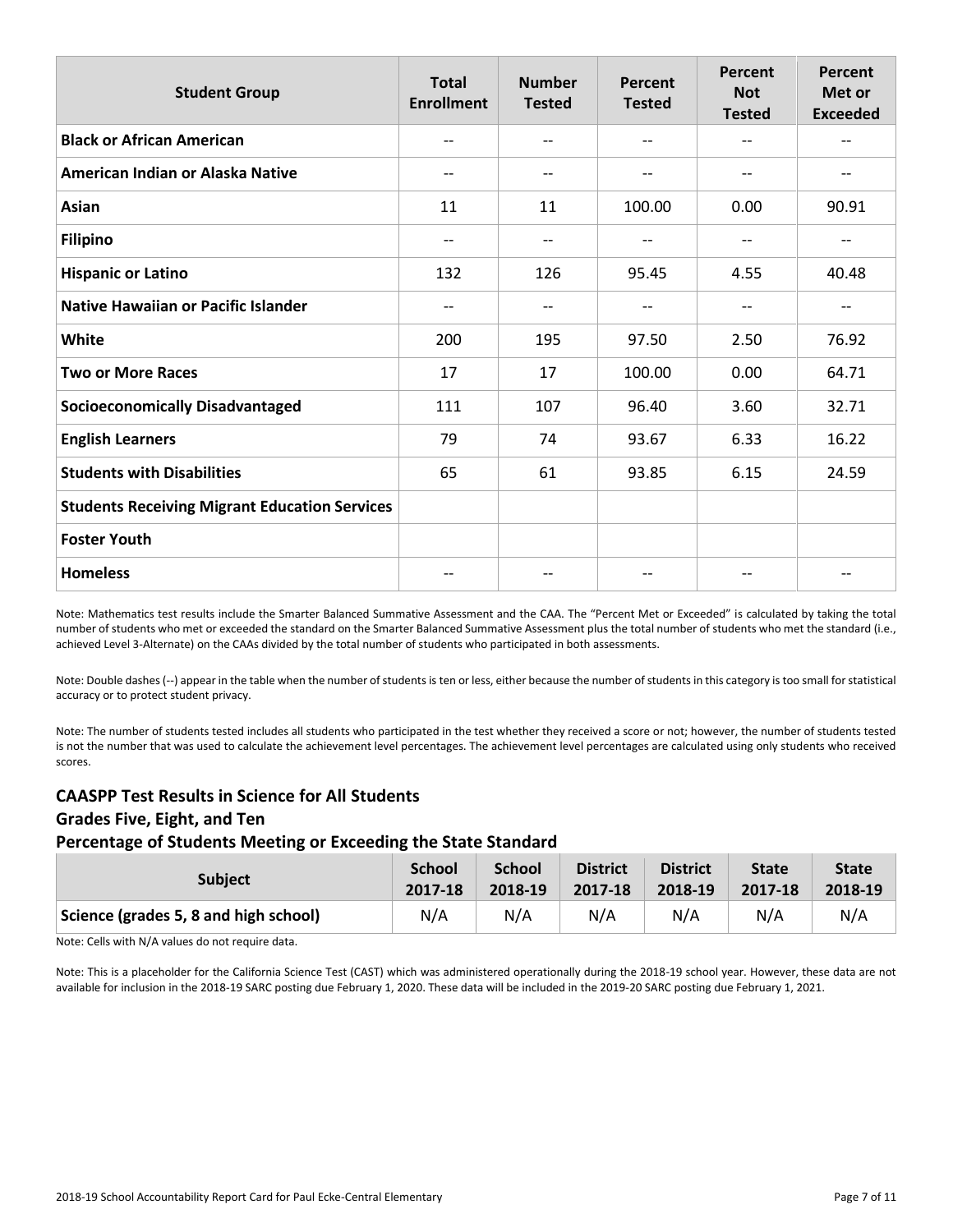# **State Priority: Other Pupil Outcomes**

The SARC provides the following information relevant to the State priority: Other Pupil Outcomes (Priority 8):

Pupil outcomes in the subject areas of physical education.

### **California Physical Fitness Test Results (School Year 2018-19)**

| Grade Level | <b>Percentage of Students</b> | <b>Percentage of Students</b> | <b>Percentage of Students</b> |
|-------------|-------------------------------|-------------------------------|-------------------------------|
|             | <b>Meeting Four of Six</b>    | <b>Meeting Five of Six</b>    | <b>Meeting Six of Six</b>     |
|             | <b>Fitness Standards</b>      | <b>Fitness Standards</b>      | <b>Fitness Standards</b>      |
|             | 15.2                          | 18.5                          | 60.9                          |

Note: Percentages are not calculated and double dashes (--) appear in the table when the number of students tested is ten or less, either because the number of students in this category is too small for statistical accuracy or to protect student privacy.

# **C. Engagement**

### **State Priority: Parental Involvement**

The SARC provides the following information relevant to the State priority: Parental Involvement (Priority 3):

• Efforts the school district makes to seek parent input in making decisions for the school district and each school site.

### **Opportunities for Parental Involvement (School Year 2019-20)**

There are many opportunities for parent involvement at Paul Ecke Central School, including the PTA, School Site Council, ELAC, Parent Art Program, classroom volunteer, garden volunteer, Family Nights, Fall Social, Pancake Fiesta, and field trip chaperones. Parents can find out about out volunteer opportunities at http://pauleckecentral.com/volunteering-at-pec/ or you can call the office at (760) 944-4323.

### **State Priority: School Climate**

The SARC provides the following information relevant to the State priority: School Climate (Priority 6):

- Pupil suspension rates;
- Pupil expulsion rates; and
- Other local measures on the sense of safety.

### **Suspensions and Expulsions**

| Rate               | <b>School</b><br>2016-17 | <b>School</b><br>2017-18 | <b>School</b><br>2018-19 | <b>District</b><br>2016-17 | <b>District</b><br>2017-18 | <b>District</b><br>2018-19 | <b>State</b><br>2016-17 | <b>State</b> | <b>State</b><br>$2017 - 18$ 2018-19 |
|--------------------|--------------------------|--------------------------|--------------------------|----------------------------|----------------------------|----------------------------|-------------------------|--------------|-------------------------------------|
| <b>Suspensions</b> | 0.6                      | 0.4                      | 0.3                      | 0.3                        | 0.4                        | 0.2                        | 3.6                     | 3.5          | 3.5                                 |
| <b>Expulsions</b>  | 0.0                      | 0.0                      | 0.0                      | 0.0                        | 0.0                        | 0.0                        | 0.1                     |              | 0.1                                 |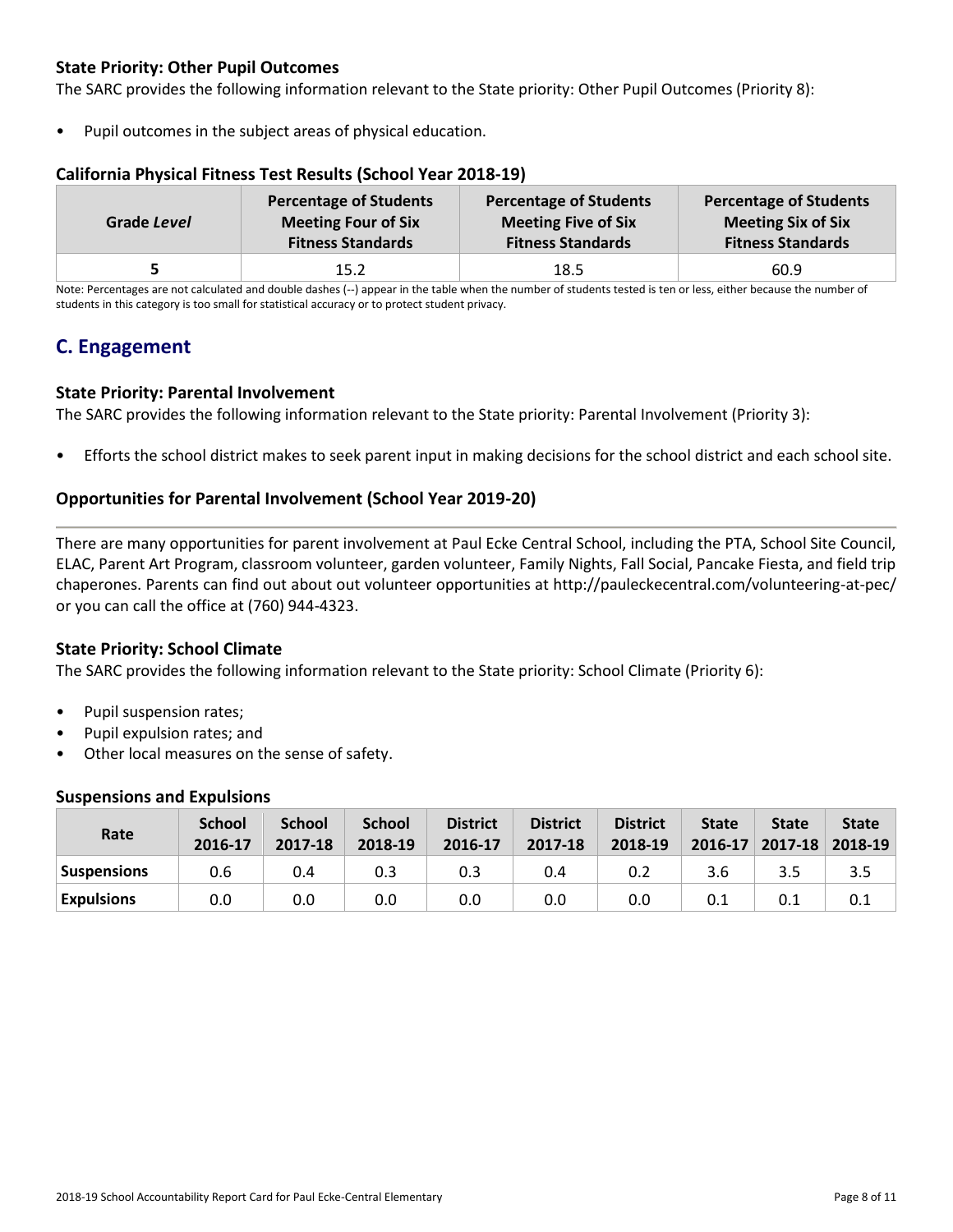## **School Safety Plan (School Year 2019-20)**

Maintaining a safe and orderly environment is essential to learning. The Comprehensive School Safety Plan (CSSP) is developed by Paul Ecke Central Elementary in consultation with local law enforcement/Emergency Preparedness staff, School Site Council (SSC) and Administrative Services in order to comply with Senate Bill 187. It was most recently updated and reviewed in September 2019 and accepted by the Board of Trustees in November 2019.

The CSSP includes elements such as emergency plans and procedures, including the Run, Hide, Fight Model, the School Protection Evacuation Plan for Wildfire, school rules and school dress codes. Fire drills are conducted monthly, earthquake drills are held four times a year, and two lockdown exercise drills are practiced each year. All schools in the district are closed campuses, and visitors must immediately register in the school office before entering the campus. School access is monitored by administrators, teachers and other school staff.

# **D. Other SARC Information**

The information in this section is required to be in the SARC but is not included in the state priorities for LCFF.

| Grade<br>Level          | Average<br><b>Class</b><br><b>Size</b> | # of<br><b>Size</b><br>$1 - 20$ | # of<br><b>Size</b><br>21-32 | 2016-17 2016-17 2016-17 2016-17 2017-18 2017-18 2017-18 2017-18 2017-18 2018-19 2018-19 2018-19 2018-19<br># of<br>Classes* Classes* Classes*<br><b>Size</b><br>$33+$ | <b>Average</b><br><b>Class</b><br><b>Size</b> | # of<br><b>Size</b><br>$1 - 20$ | # of<br> Classes* Classes* Classes* <br><b>Size</b><br>$21 - 32$ | # of<br><b>Size</b><br>$33+$ | Average<br><b>Class</b><br><b>Size</b> | # of<br> Classes* Classes* Classes*<br><b>Size</b><br>$1 - 20$ | # of<br><b>Size</b><br>$21 - 32$ | # of<br><b>Size</b><br>$33+$ |
|-------------------------|----------------------------------------|---------------------------------|------------------------------|-----------------------------------------------------------------------------------------------------------------------------------------------------------------------|-----------------------------------------------|---------------------------------|------------------------------------------------------------------|------------------------------|----------------------------------------|----------------------------------------------------------------|----------------------------------|------------------------------|
| K                       | 24                                     |                                 | 4                            |                                                                                                                                                                       | 23                                            |                                 | 4                                                                |                              | 22                                     | $\mathcal{P}$                                                  | 2                                |                              |
| $\mathbf{1}$            | 24                                     |                                 | 3                            |                                                                                                                                                                       | 25                                            |                                 | 4                                                                |                              | 20                                     | 1                                                              | 3                                |                              |
| $\overline{2}$          | 24                                     |                                 | 4                            |                                                                                                                                                                       | 21                                            | $\mathcal{L}$                   | $\mathcal{P}$                                                    |                              | 24                                     |                                                                | 4                                |                              |
| $\overline{\mathbf{3}}$ | 24                                     |                                 | 4                            |                                                                                                                                                                       | 24                                            |                                 | 4                                                                |                              | 23                                     |                                                                | 4                                |                              |
| 4                       | 28                                     |                                 | $\overline{2}$               |                                                                                                                                                                       | 25                                            |                                 | 3                                                                |                              | 26                                     |                                                                | 3                                |                              |
| 5                       | 31                                     |                                 | 4                            |                                                                                                                                                                       | 28                                            |                                 | 3                                                                |                              | 29                                     |                                                                | 3                                |                              |
| 6                       | 29                                     |                                 | 3                            |                                                                                                                                                                       | 29                                            |                                 | 4                                                                |                              | 28                                     |                                                                | 4                                |                              |
| Other**                 |                                        |                                 |                              |                                                                                                                                                                       |                                               |                                 |                                                                  |                              | 23                                     |                                                                | 1                                |                              |

### **Average Class Size and Class Size Distribution (Elementary)**

\*Number of classes indicates how many classes fall into each size category (a range of total students per class).

\*\* "Other" category is for multi-grade level classes.

### **Ratio of Academic Counselors to Pupils (School Year 2018-19)**

| TH.<br>ние           | <b>Ratio</b> |
|----------------------|--------------|
| Academic Counselors* | $\cdot$      |

\*One Full Time Equivalent (FTE) equals one staff member working full time; one FTE could also represent two staff members who each work 50 percent of full time.

## **Student Support Services Staff (School Year 2018-19)**

| <b>Title</b>                                                         | Number of FTE*<br><b>Assigned to School</b> |
|----------------------------------------------------------------------|---------------------------------------------|
| <b>Counselor (Academic, Social/Behavioral or Career Development)</b> |                                             |
| Library Media Teacher (Librarian)                                    |                                             |
| <b>Library Media Services Staff (Paraprofessional)</b>               |                                             |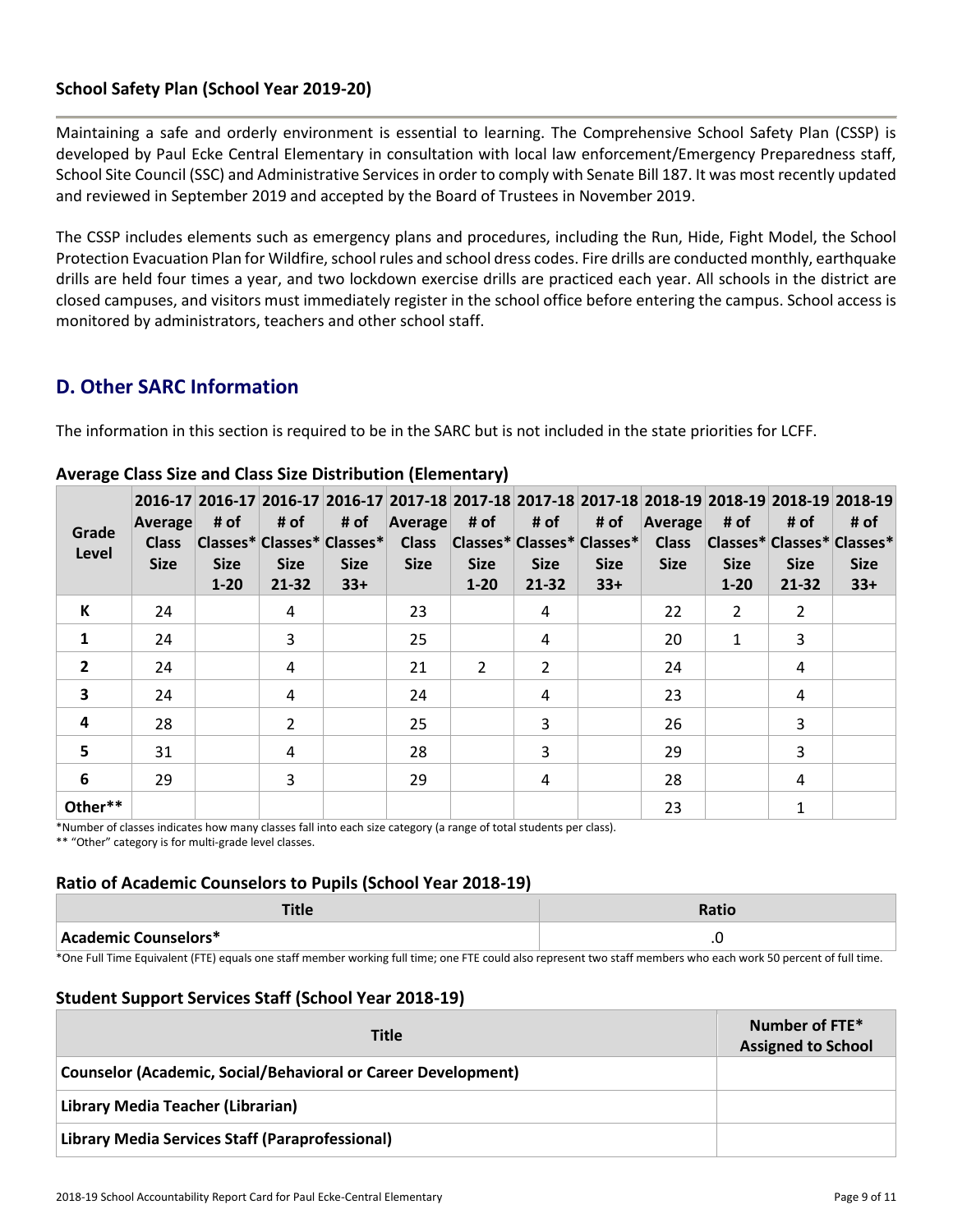| <b>Title</b>                              | Number of FTE*<br><b>Assigned to School</b> |
|-------------------------------------------|---------------------------------------------|
| Psychologist                              | 1.0                                         |
| <b>Social Worker</b>                      |                                             |
| <b>Speech/Language/Hearing Specialist</b> | .8                                          |
| Resource Specialist (non-teaching)        | 4.0                                         |

\*One Full Time Equivalent (FTE) equals one staff member working full time; one FTE could also represent two staff members who each work 50 percent of full time.

#### **Expenditures Per Pupil and School Site Teacher Salaries (Fiscal Year 2017-18)**

| Level                                                | <b>Total</b><br><b>Expenditures</b><br><b>Per Pupil</b> | <b>Expenditures</b><br><b>Per Pupil</b><br>(Restricted) | <b>Expenditures</b><br><b>Per Pupil</b><br>(Unrestricted) | Average<br><b>Teacher</b><br><b>Salary</b> |
|------------------------------------------------------|---------------------------------------------------------|---------------------------------------------------------|-----------------------------------------------------------|--------------------------------------------|
| <b>School Site</b>                                   | \$18,340.19                                             | \$10,215.19                                             | \$8,125.00                                                | \$71,315.00                                |
| <b>District</b>                                      | N/A                                                     | N/A                                                     | \$8,580.00                                                | \$80,974.00                                |
| <b>Percent Difference - School Site and District</b> | N/A                                                     | N/A                                                     | $-5.4$                                                    | $-18.1$                                    |
| <b>State</b>                                         | N/A                                                     | N/A                                                     | \$7,506.64                                                | \$82,663.00                                |
| <b>Percent Difference - School Site and State</b>    | N/A                                                     | N/A                                                     | 13.1                                                      | $-19.7$                                    |

Note: Cells with N/A values do not require data.

**The California Department of Education issued guidance to LEAs on August 1, 2018, regarding how to calculate school-level per-pupil expenditures that will be reported on 2018-19 report cards.**

### **Types of Services Funded (Fiscal Year 2018-19)**

In addition to general fund State funding, Encinitas Union School District receives State and Federal categorical funding for special programs that include categorical, special education and support programs such as Special Education, Title I, Title II and Title III, where applicable, Mental Health and Instructional Materials.

### **Teacher and Administrative Salaries (Fiscal Year 2017-18)**

| Category                                             | <b>District</b><br><b>Amount</b> | <b>State Average</b><br><b>For Districts</b><br><b>In Same Category</b> |
|------------------------------------------------------|----------------------------------|-------------------------------------------------------------------------|
| <b>Beginning Teacher Salary</b>                      | \$45,545                         | \$45,741                                                                |
| <b>Mid-Range Teacher Salary</b>                      | \$75,064                         | \$81,840                                                                |
| <b>Highest Teacher Salary</b>                        | \$111,331                        | \$102,065                                                               |
| <b>Average Principal Salary (Elementary)</b>         | \$132,290                        | \$129,221                                                               |
| <b>Average Principal Salary (Middle)</b>             | \$0                              | \$132,874                                                               |
| <b>Average Principal Salary (High)</b>               | \$0                              | \$128,660                                                               |
| <b>Superintendent Salary</b>                         | \$231,817                        | \$224,581                                                               |
| <b>Percent of Budget for Teacher Salaries</b>        | 40%                              | 36%                                                                     |
| <b>Percent of Budget for Administrative Salaries</b> | 6%                               | 5%                                                                      |

For detailed information on salaries, see the CDE Certificated Salaries & Benefits web page at https://www.cde.ca.gov/ds/fd/cs/.